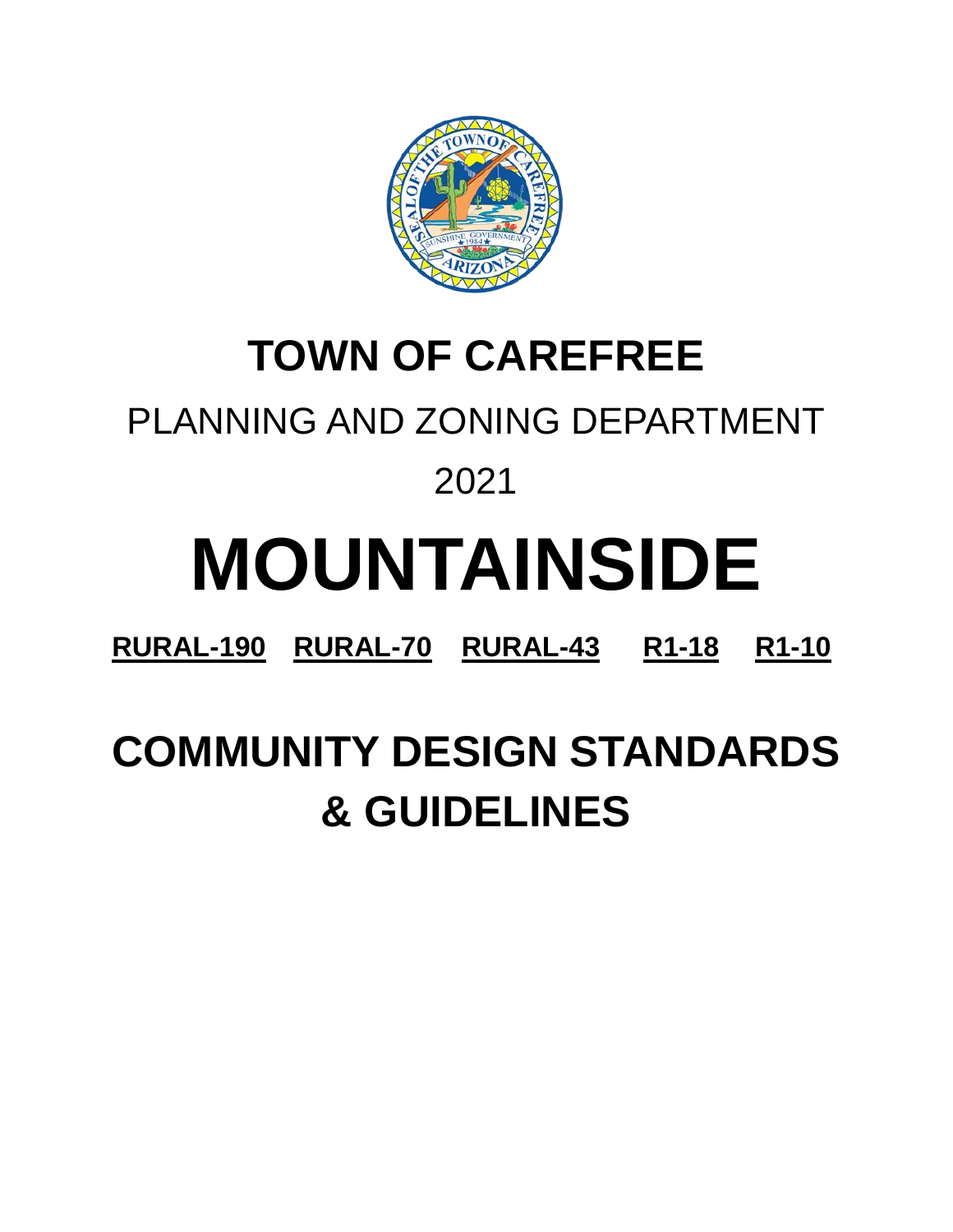

# **TOWN OF CAREFREE**

### **TOWN COUNCIL**

LES PETERSON, MAYOR JOHN CRANE, VICE MAYOR VINCE D'ALIESIO TONY GEIGER STEPHEN HATCHER MICHAEL KRAHE CHERYL KROYER

### **PLANNING AND ZONING COMMISSION**

TOM CROSS, CHAIRPERSON LYN HITCHON, VICE CHAIRPERSON HEATHER BURGETT PETER BURNS PHIL CORSO DAN DAVEE RALPH FERRO

### **TOWN STAFF**

GARY S. NEISS, TOWN ADMINISTRATOR STACEY BRIDGE-DENZAK, PLANNING DIRECTOR SAMANTHA GESELL, PLANNING CLERK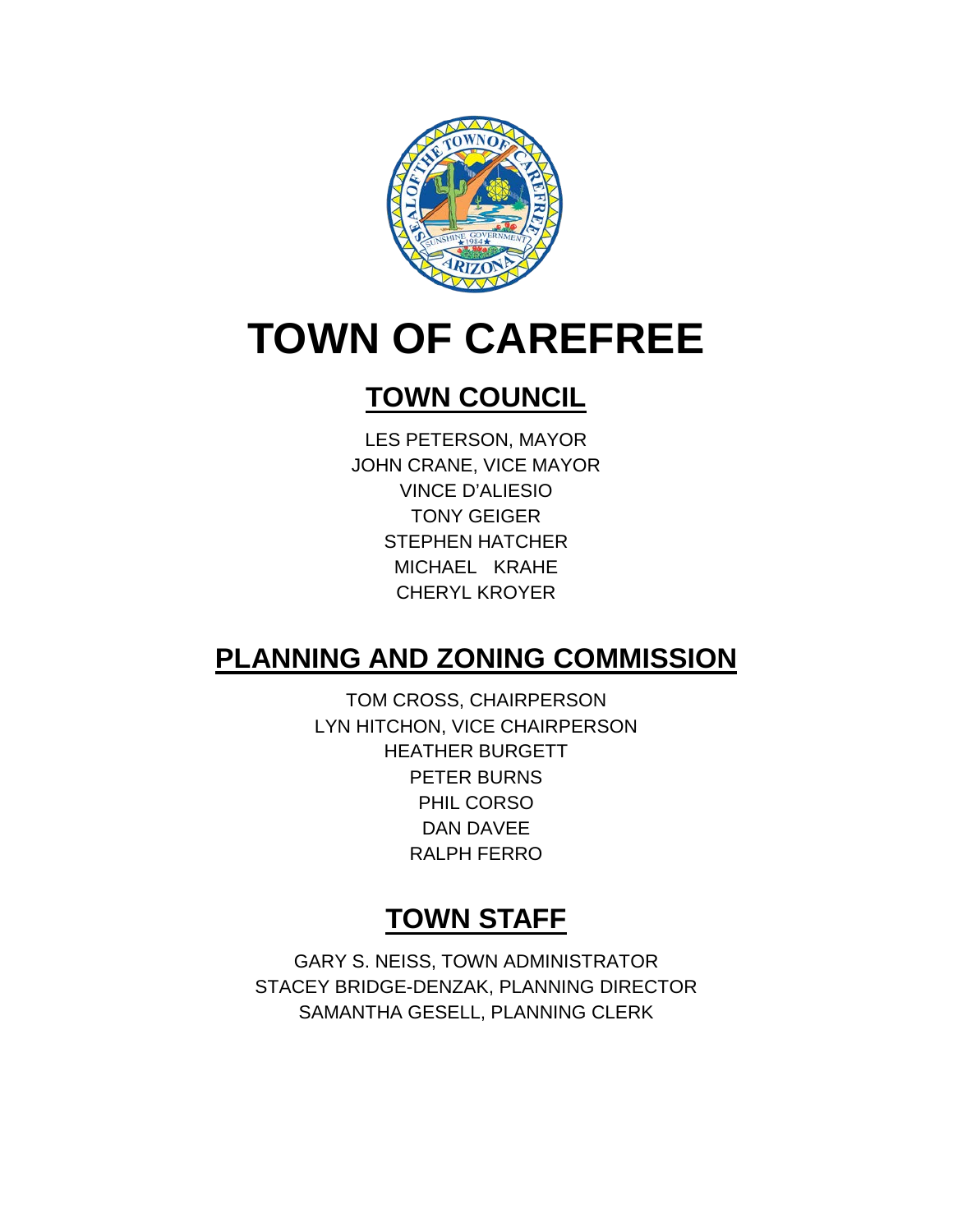#### **INTRODUCTION**

**Mountainside lots provide a spectacular view of the valley floor and the surrounding mountains, but they are also environmentally sensitive and challenging to develop. The Zoning Ordinance regulations governing mountainsides have been written to protect public health, safety, and welfare. The Design Standards and Guidelines are used to address the visual appearance of all site improvements with the goal of blending all improvements into the natural beauty and tranquility of the upper Sonoran Desert and preserving significant mountainside views that have historically defined the community's sense of place.**

**The founders of Carefree created a town of distinction, faithful to its vision and its General Plan, where the Sonoran Desert remains the dominant element which binds the community together. This set of Design Standards and Guidelines contains building practices that perpetuate the desired qualities of our community and environment.**

#### **DEFINING A BUILDING SITE**

Defining an appropriate building site is one of the most important decisions in the development process. This analysis should consider both the natural elements of the site and sensitive orientation of the proposed structures. A thorough analysis of these factors will assure environmentally sensitive design, enhance the value of the property, result in less maintenance and repair of structures, and in many instances will cost less to develop. The failure to consider these factors may cause problems with settling foundations, drainage difficulties, and result in temporary solutions to stabilize eroding and unstable slopes.

#### **DEFINING NATURAL OPPORTUNITIES AND CONSTRAINTS OF A SITE**

Each property is unique and contains both natural building constraints and opportunities that must be studied individually and in relationship to one another before plans for the home are created.

- 1. Identify all boulder outcroppings**—**Site improvements should be planned around boulder formations to complement and protect what nature has created.
- 2. Topography**—**Slopes shall be identified according to the Mountainside Regulations Article X, Section 10.03. Severe slopes and primary ridgelines should be protected and development on them should be avoided.
- 3. Soils**—**Stable soils, well-draining soils and good soils for supplemental indigenous landscaping should be identified.
- 4. Hydrology— All natural drainage patterns should be identified and preserved as part of the desert ecosystems.
- 5. Native vegetation—In accordance with the Carefree community vision, mature trees, shrubs and cacti should be preserved.

#### **IDENTIFICATION OF SUITABLE BUILDING AREAS**

After identifying and understanding the site's natural constraints, the placement and orientation of the buildings on the site are key considerations in the design and function of the structure.

1. Views-Consider the placement of rooms within the residence to maximize views of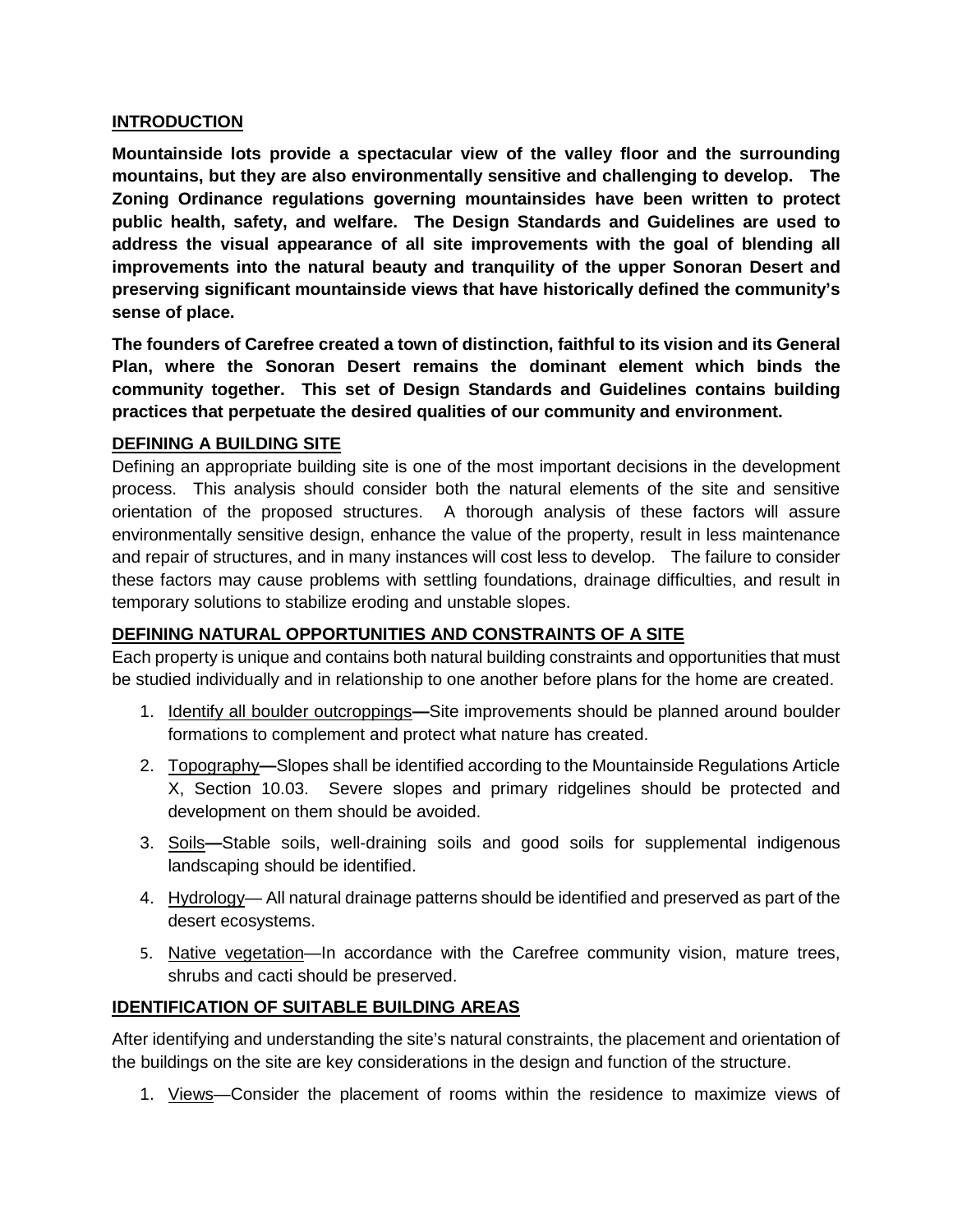surrounding mountains and desert.

- 2. Sun angles—Consider the angle of the sun throughout the year to maximize the sun's light and warmth in winter and minimize heat gain in the summer.
- 3. Prevailing winds— Determine the prevailing breeze and orient structures so the wind is beneficial rather than detrimental.

#### **SITE IMPROVEMENTS**

**Site improvements should adapt to the natural features and terrain of the site rather than manipulating the site to fit a predetermined vision for the residence. Prior to conceiving a building design, the site should be studied to understand how a building could be naturally integrated into the mountainside. In order to achieve this objective, it is critical that the following guidelines be incorporated into the design of the residence and associated site improvements.**

- 1. Each residence should adapt to its rigorous terrain to reduce visually prominent scarring. To ensure the most sensitive and compatible development possible, it is imperative that the home steps with the natural contours of the site.
- 2. Homes should be set down from a ridgeline and stepped into the side of the ridge to preserve Carefree's prized view corridors. The height of any building placed on top of a ridge should not exceed twelve (12) feet above the ridgeline. The mass of such building intercepting the ridgeline should not exceed 1,000 feet (livable space).
- 3. Pursuant to the Zoning Ordinance, [Article X, Section 10.06 \(4\) E,](https://www.carefree.org/DocumentCenter/View/3107/Town-of-Carefree-Zoning-Ordinance-Effective-1-3-2019-Final) to ensure that the natural contours of the land are closely followed, the amount of fill shall not exceed the amount of cut on the site. Pursuant to the Zoning Ordinance, Article X, Section 10.06  $(4)$  (H), the height of any individual cut may not exceed twelve (12) feet.
- 4. Pursuant to the Zoning Ordinance, [Article X. Section 10.06 \(10\) \(B\) \(5\),](https://www.carefree.org/DocumentCenter/View/3107/Town-of-Carefree-Zoning-Ordinance-Effective-1-3-2019-Final) in order to minimize significant scarring to mountainsides, retaining walls shall be used to contain all fill slopes.
- 5. Where natural rock is exposed by cuts into the mountainside, desert varnish should be applied to return the disturbed rock to a more natural appearance.
- 6. Where cuts expose native, unstable soils, retain walls of a compatible material and color that blend with the surrounding desert should be used. According to the Zoning Ordinance, Article X[, Section 10.06 \(10\) \(B\) \(4\),](https://www.carefree.org/DocumentCenter/View/3107/Town-of-Carefree-Zoning-Ordinance-Effective-1-3-2019-Final) retaining walls more than seven (7) feet in height shall be terraced, with the upper section not to exceed four (4) feet in height and five (5) feet of level landscape soil between walls.
- 7. In order to preserve natural dips and washes bisecting a site, structures may be suspended over these elements provided they do not impede natural drainage corridors. The height of such a structure, as defined in the Zoning Ordinance, [Article X, Section](https://www.carefree.org/DocumentCenter/View/3107/Town-of-Carefree-Zoning-Ordinance-Effective-1-3-2019-Final)  [10.06 \(7\) E,](https://www.carefree.org/DocumentCenter/View/3107/Town-of-Carefree-Zoning-Ordinance-Effective-1-3-2019-Final) shall not exceed twenty-four (24) feet as measured from the lowest point of the structure being suspended to the highest point of the rood. Columns or other support structures that are no more than eight (8) feet in width or depth shall not be counted towards the height of the suspended structure.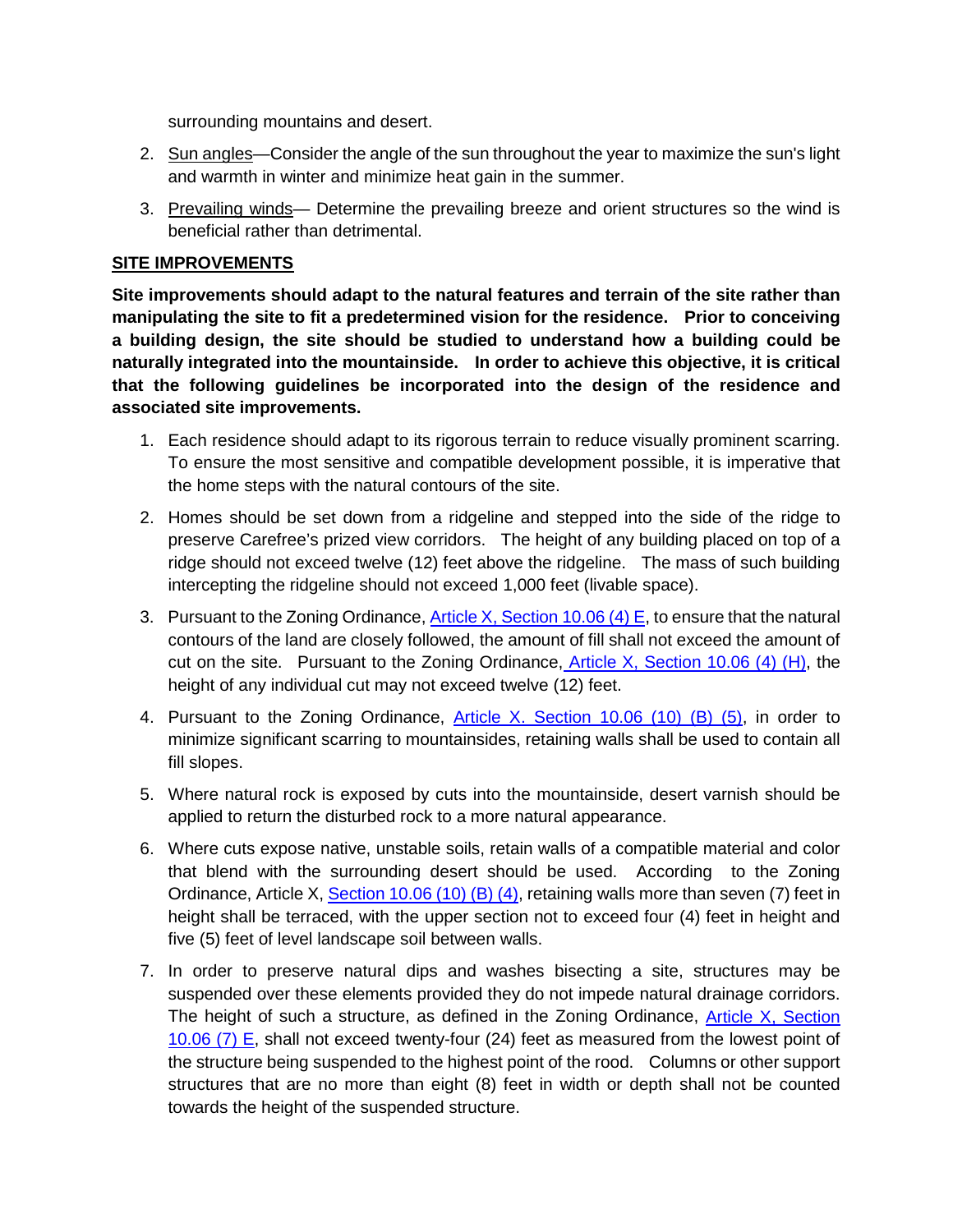- 8. Pursuant to the Zoning Ordinance, [Article IX, Section 9.10 \(4\) \(A\),](https://www.carefree.org/DocumentCenter/View/3107/Town-of-Carefree-Zoning-Ordinance-Effective-1-3-2019-Final) upon completion of construction, drainage patterns shall be consistent with pre-development conditions.
- 9. Pursuant to the Zoning Ordinance, [Article X, Section 10.06 \(4\) \(D\),](https://www.carefree.org/DocumentCenter/View/3107/Town-of-Carefree-Zoning-Ordinance-Effective-1-3-2019-Final) all utilities shall be placed underground within the graded area of all streets and driveways. With the approval of the Development Review board, utilities may be placed outside of the driveways with an appropriate native restoration and revegetation plan.
- 10. Drainage improvements should maintain an organic rather than an engineered solution. The sides or banks of such improvements should undulate and contain indigenous plant material and boulders to minimize erosion.
- 11. Pursuant to the Zoning Ordinance, [Article X, Section 10.06 \(4\) \(B\),](https://www.carefree.org/DocumentCenter/View/3107/Town-of-Carefree-Zoning-Ordinance-Effective-1-3-2019-Final) a building envelope shall be delineated on each lot, which defines the extent of all improvements including but not limited to buildings, driveways, utilities, courtyards, sport courts, grass areas, septic systems and any areas enclosed by a solid masonry wall. The building envelope should provide for any future expansion or accessory structures. The disturbed area shall not exceed the maximum disturbed area prescribed for each zoning district (see table on following page).

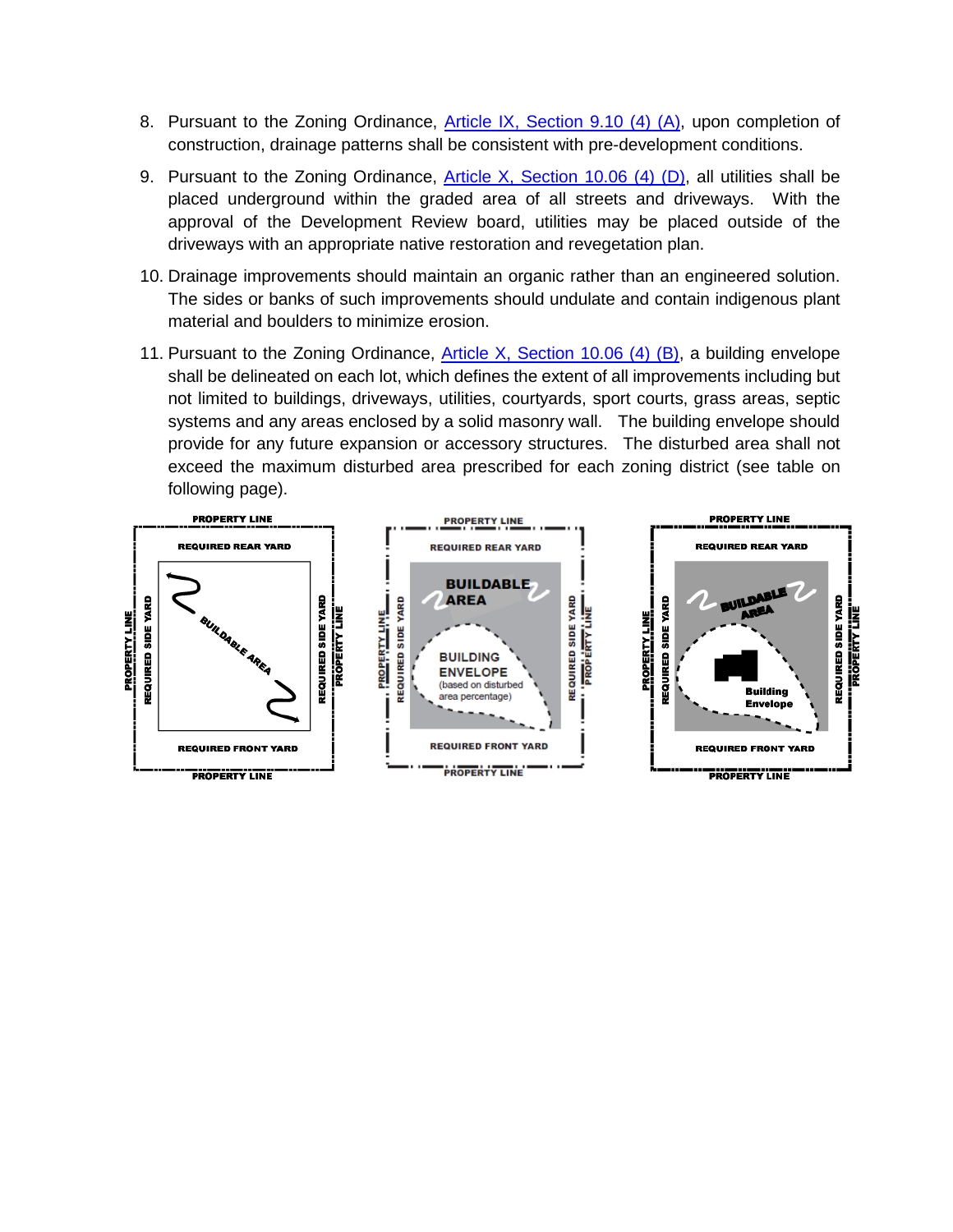| <b>DEVELOPMENT</b><br><b>STANDARDS</b>              |                                                                                                                                                                                    |              |            |                           |                                        |            |            |            |                                                     |               |
|-----------------------------------------------------|------------------------------------------------------------------------------------------------------------------------------------------------------------------------------------|--------------|------------|---------------------------|----------------------------------------|------------|------------|------------|-----------------------------------------------------|---------------|
|                                                     | <b>Rural-</b> Rural-Rural-<br>190                                                                                                                                                  | 70           | 43         |                           | R1-35 R1-18 R1-10                      |            | $R-3$      | L          | GO.                                                 | C             |
| Maximum Height - Feet                               | $24_{(1)}$                                                                                                                                                                         | $24_{(1)}$   | $24_{(1)}$ | $24_{(1)}$                | $24_{(1)}$                             | $24_{(1)}$ | $24_{(1)}$ | 30 $(2)$   | $30_{(2)}$                                          | 30 $(2)$      |
| Minimum Front Yard - Feet                           | 60 (3) (6) $\Big 60 \Big $ (3) (6) $\Big 40 \Big $ (3) (6) $\Big 40 \Big $ (3) (6) $\Big 30 \Big $ (3) (6) $\Big 20 \Big $ (3) (6) $\Big 25 \Big $ (3) (6) $\Big 25 \Big $ (3) (6) |              |            |                           |                                        |            |            |            | 40 $_{(6)}$                                         | $10_{(3)(6)}$ |
| Minimum Side Yard - Feet                            | 30(6)                                                                                                                                                                              | 30(6)        | 30 $(6)$   | $20_{(6)}$                | 10 $_{(6)}$                            | 7(6)       | 10 $(6)$   | 10 (6)     | $20_{(6)}$                                          | $0$ (4) (6)   |
| Minimum Rear Yard - Feet                            | $60_{(6)}$                                                                                                                                                                         | $60_{(6)}$   | 40 $(6)$   | 40 $(6)$                  | 30(6)                                  | $25_{(6)}$ | $25_{(6)}$ | $25_{(6)}$ | 40 $(6)$                                            | 0(5)(6)       |
| Minimum Lot Area - Square<br>Feet                   | 190,000 70,000 43,560 35,000 18,000 10,000 43,560 43,560 35,000                                                                                                                    |              |            |                           |                                        |            |            |            |                                                     | 6,000         |
| Minimum Lot Width - Feet                            | 300                                                                                                                                                                                | 230          | 145        | 145                       | 120                                    | 80         | 145        | 145        | 145                                                 | 60            |
| Minimum Lot Area Per<br>Dwelling Unit - Square Feet | 190,000 70,000 43,560 35,000 18,000 10,000                                                                                                                                         |              |            |                           |                                        |            | 6,000      | N/A        | N/A                                                 | N/A           |
| Maximum Lot Coverage - %<br>(area under roof)       | $6\%_{(8)}$                                                                                                                                                                        | $13\%_{(8)}$ |            |                           | $17\%_{(8)}$ 20% $_{(8)}$ 25% $_{(8)}$ |            |            |            | $30\%_{(8)}$ 50% $_{(8)}$ 60% $_{(8)}$ 25% $_{(8)}$ | $60\%_{(8)}$  |
| Maximum Disturbed Lot Area -<br>%                   | $18\%_{(7)}$                                                                                                                                                                       | $39\%_{(7)}$ |            | $51\%_{(7)}$ 60% $_{(7)}$ | 75%                                    | 100%       | 100%       | 100%       | 75%                                                 | 100%          |

#### **STRUCTURE OF A LOT**

#### **BUILDING DESIGN**

**Buildings should not be designed to become the dominant element of the site but should be thoughtfully designed to harmonize with the site. The use of building forms, materials and colors should be carefully selected to conform to the natural desert forms, textures and tones of the site.**

- 1. The building design should respond to the angles of the sun. Window glazing should typically be sheltered by deep eaves. Courtyards and patios should be designed to be well shaded in the summer and full of sun in the winter.
- 2. Recessing windows by a minimum of four (4) inches is highly encouraged to create depth and shadowing on the building façade. Tinted glass is also encouraged to decrease heat gain.
- 3. In order to encourage shadow patterns on the building fascia and to absorb rather than reflect light, strong textural patterns are encouraged on the building façade.
- 4. On rooftops, the application of skylights should be minimized to reduce heat gain and reflective properties. White skylights are highly discouraged.
- 5. In order to blend a building into the surrounding desert and reduce the perceived overall building massing, buildings with a mass greater than one story should be stepped into the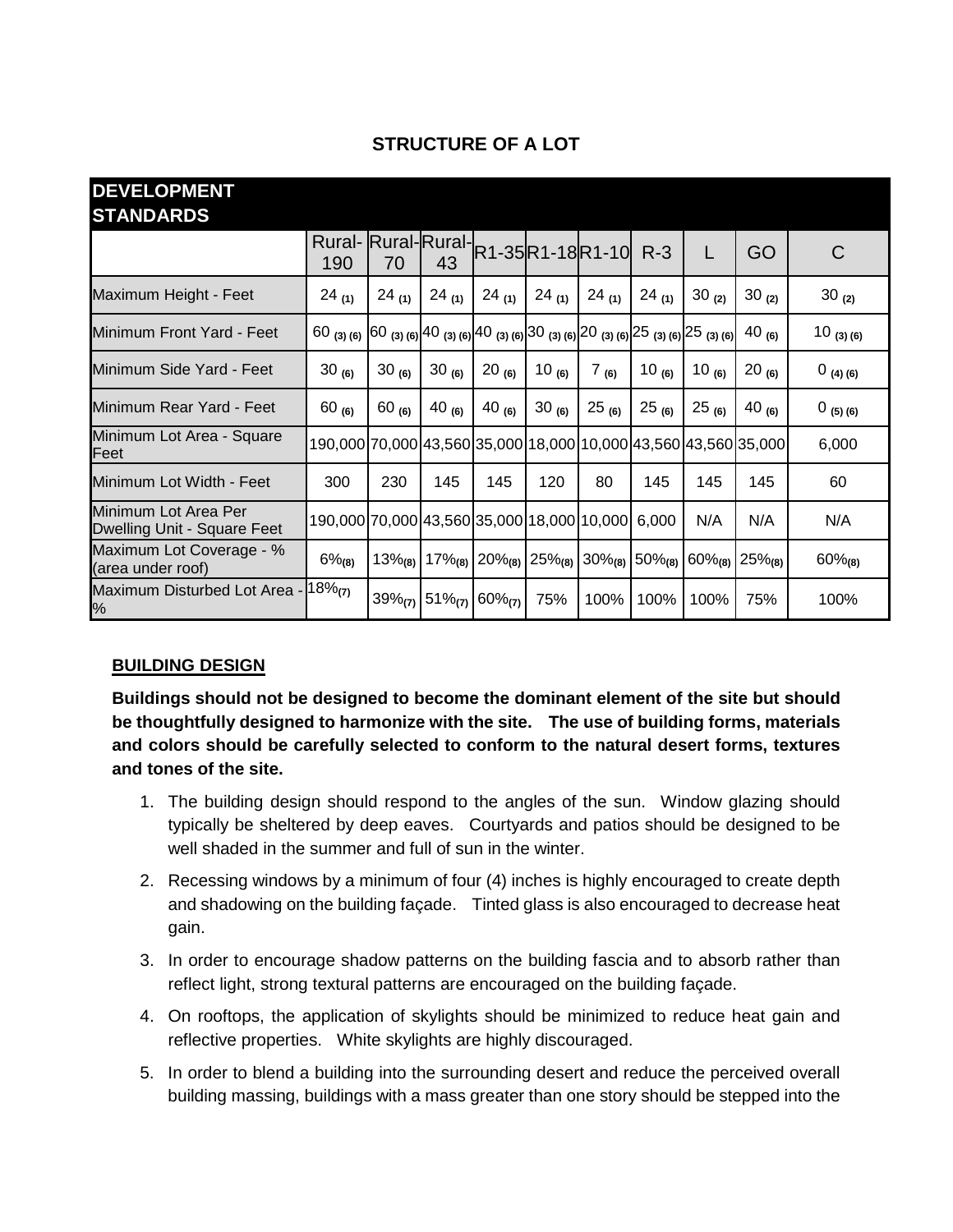natural contours of the site.

- 6. Multiple roof forms should be used to further reduce the building mass. The layout and design for roof forms should also take into consideration off-site views from properties located higher on the mountainside.
- 7. Building materials and detailing should reflect the muted colors, tones and textures of the unique Sonoran Desert environment. Light reflective values should not exceed forty percent (40%) for all exterior colors. Finished materials such as railings, window frames entry doors and fascia may consist of an accent color with a light reflective value no greater than fifty-five (55%). Metals, including painted metal seam roofs, are not encouraged if they have any reflective/shiny properties. Shiny metals must be specifically approved by the development Review Board.
- 8. Accessory structures and buildings should be designed to visually connect to the primary residence through the use of landscaping and/or courtyards.
- 9. Pursuant to the Zoning Ordinance, [Article IX, Section 9.07,](https://www.carefree.org/DocumentCenter/View/3107/Town-of-Carefree-Zoning-Ordinance-Effective-1-3-2019-Final) and to preserve offsite views from neighboring properties, all mechanical, heating and cooling equipment shall be located on the ground and screened from view by a solid masonry wall that blends with the architecture of the primary residence.
- 10. Pursuant to the 1996 Telecommunications act, satellite dishes one meter or less in diameter are excluded from this requirement. Satellite dishes larger than one meter in diameter must be screened from view in conformance to this requirement.

#### **DRIVEWAYS**

**The location and design of the driveway is equally as important as the placement and design of the residence. A properly designed driveway should blend into the site, minimize mountainside scarring and preserve significant environmental features such as large boulder outcroppings or saguaros.**

- 1. The design and placement of a driveway should minimize disruption of significant environmental features and minimize grading.
- 2. Pursuant to the Zoning Ordinance, [Article X, Section 10.6 \(5\),](https://www.carefree.org/DocumentCenter/View/3107/Town-of-Carefree-Zoning-Ordinance-Effective-1-3-2019-Final) the use of pavers and/or exposed aggregate rather than asphalt will result in a reduction of the disturbed areas calculation for the driveway.
- 3. One drive/access point will be allowed for each residence. Shared use driveways are encouraged to minimize scarring of the mountainside.
- 4. Pursuant to the Zoning Ordinance, [Article X, Section 10.6 \(5\),](https://www.carefree.org/DocumentCenter/View/3107/Town-of-Carefree-Zoning-Ordinance-Effective-1-3-2019-Final) a maximum of 1/3 of any driveway cross section shall be on fill and minimum 2/3 on cut. The maximum slope of the driveway shall not exceed eighteen (18) percent and/or a paved width greater than twelve (12) feet. To ensure adequate emergency response time, Rural Metro will need to approve any driveway exceeding one hundred and fifty (150) feet in length.
- 5. Any cuts into the mountainside which expose native rock should be treated with an aging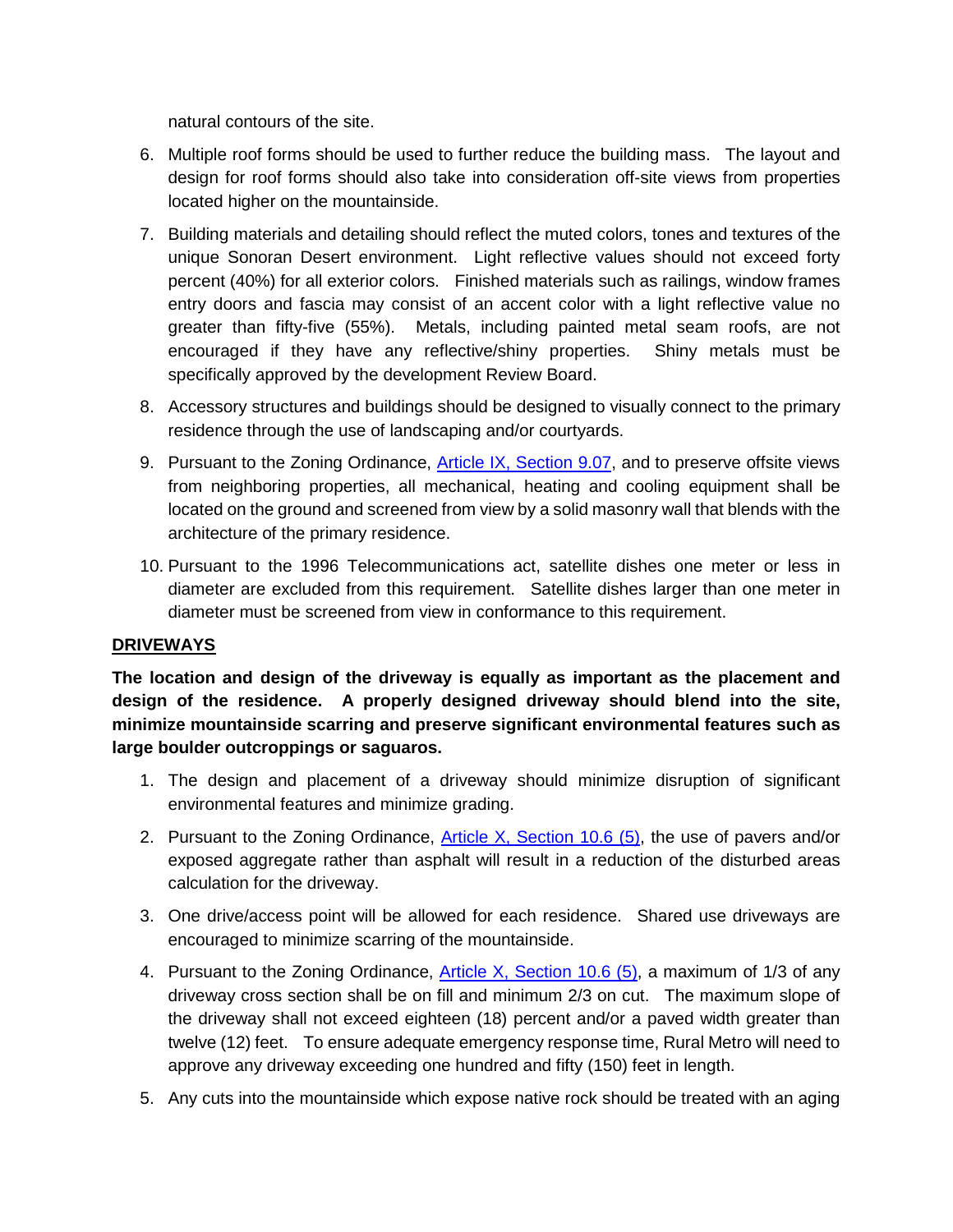agent. Where possible, native vegetation should also be used to restore disturbed areas and eliminate erosion risks.

#### **SOLID MASONRY WALLS, RETAINING WALLS AND FENCES**

- 1. Pursuant to the Zoning Ordinance, [Article X, Section 10.6 \(10\),](https://www.carefree.org/DocumentCenter/View/3107/Town-of-Carefree-Zoning-Ordinance-Effective-1-3-2019-Final) solid masonry walls on mountainsides shall only be placed around courtyards and/or swimming pools adjacent to the primary residence and/or guest house.
- 2. The design of solid masonry walls should respond to the undulation of the natural terrain and preserve existing desert vegetation.
- 3. Native desert stone should be used to compliment the design of the wall and to create a more natural rather than an engineered appearance.
- 4. Pursuant to the Zoning Ordinance, **Article X, Section 10.06 (4) (G)**, retaining walls shall be used to retain fill where slopes cannot be stabilized by the application of boulders, vegetation or the underlying native rock. River rock should not be used as a method to stabilize a cut slope.
- 5. Native desert landscaping should be used above, between and retaining walls to further screen the wall from view and to stabilize the soils/slopes.
- 6. Light reflective values of colors and finished materials for all free standing walls and retaining walls should not exceed forty percent (40%). The colors should emulate the dominant surrounding muted desert tones to ensure that the walls blend into the natural desert setting.
- 7. To protect wildlife habitat, breaks should be provided in walls and fences for washes and wildlife corridors.
- 8. Fencing should consist of high quality material with light reflective values below fifty-five percent (55%). The colors should emulate the surrounding muted desert tones to ensure that the fences blend into the natural desert setting.

#### **SOLAR PANELS AND ASSOCIATED EQUIPMENT**

**The use of solar energy is encouraged from a sustainable energy perspective. However, it is important that the element associated with the solar equipment is designed into the residence to ensure a seamless and visually unobtrusive result and to protect the dominance of the Sonoran Desert setting.**

- 1. Pursuant to the Zoning Ordinance, [Article IX, Section 9.05,](https://www.carefree.org/DocumentCenter/View/3107/Town-of-Carefree-Zoning-Ordinance-Effective-1-3-2019-Final) roof mounted solar panels shall be mounted at the same slope or parallel to the sloped roof. Solar panels mounted on a flat roof shall be screened from view by a roof parapet. All ground mounted equipment shall be screened from view by walls and landscaping and shall not exceed a height of six (6) feet above natural grade.
- 2. Swimming pool solar systems should meet the following design criteria:
	- a) Should be placed towards the rear of the house.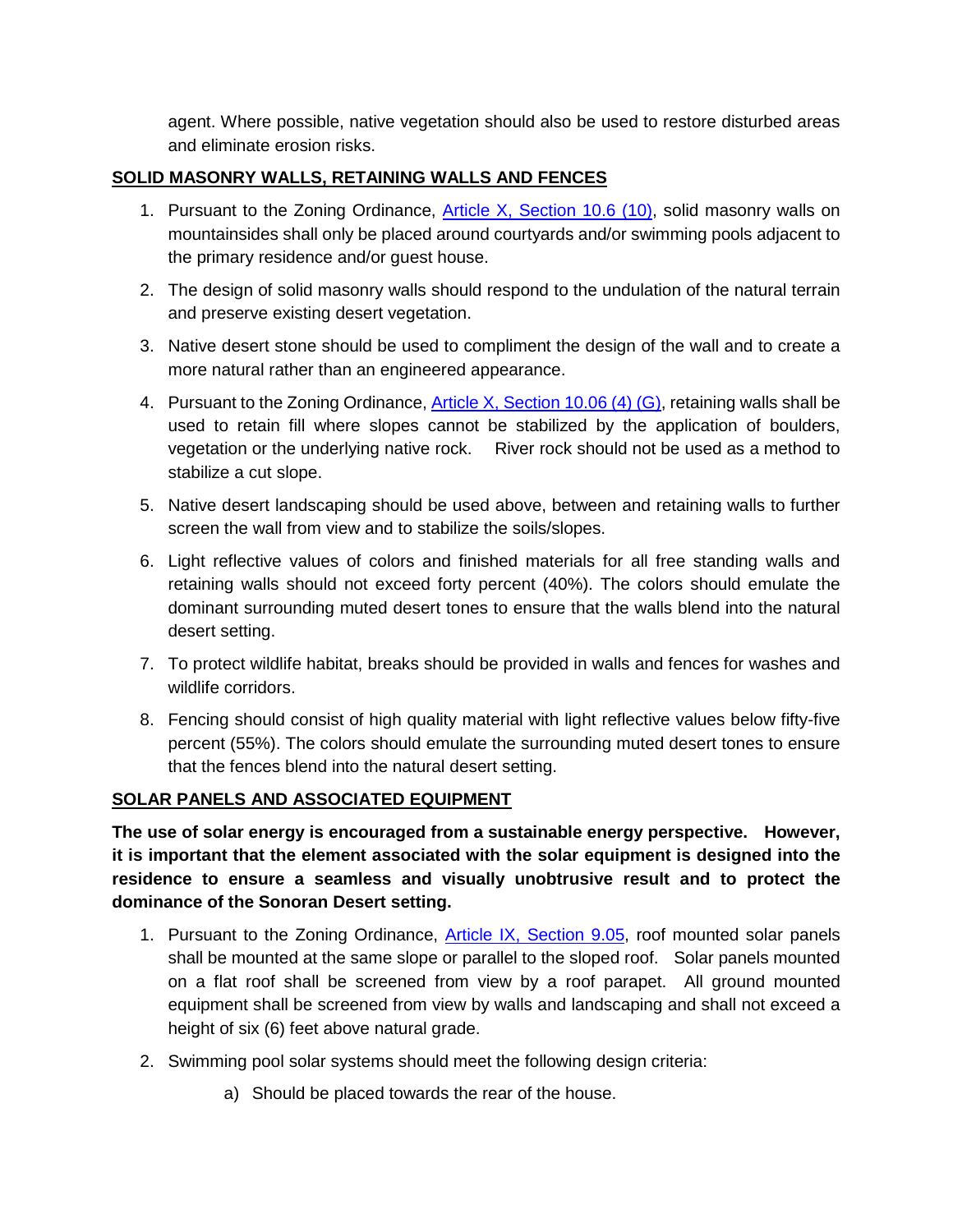- b) All associated equipment should be painted to match the surface it lies against.
- c) Solar panels should be black in color to promote efficiency and prevent fading.

#### **EXTERIOR LIGHTING**

**The dominance and enjoyment of the night time dark sky is a key element in maintaining the community's semi-rural character. The use of exterior lighting can have a cumulative impact that rapidly erodes stargazing. Exterior lighting should be low-keyed and emphasized only for safety and security purposes.**

- 1. Pursuant to the Zoning Ordinance, [Article IX, Section 9.12](https://www.carefree.org/DocumentCenter/View/3107/Town-of-Carefree-Zoning-Ordinance-Effective-1-3-2019-Final) all exterior lighting in excess of 25 watts shall be shielded.
- 2. To preserve the dark night skies, outdoor lighting should be focused downward on activity areas such as pedestrian courtyards and entrances into buildings.
- 3. General site lighting and architectural accent lighting that highlight the building façade are out of character with the community, disrupt the enjoyment of the dark night skies, and there, are highly discouraged.

#### **LANDSCAPING**

**The dominance of the native upper Sonoran Desert plant species should be maintained throughout the site. These indigenous plants, regardless of their health and condition, are vital in maintaining the natural ecosystem functions such as seedling establishment, nutrient availability and decomposition. Small native shrubs such as Burr Sage, Desert Broom and Turpentine Bush are important in protecting the soil surface from the torrential monsoon rains, promoting water retention and infiltration and reducing erosion. Grooming, grubbing, raking and the application of pre-emergent materials are detrimental to maintaining the fragile upper Sonoran Desert ecosystem.**

- 1. Pursuant to the Zoning Ordinance, [Article IX, Section 9.13 \(1\) \(B\),](https://www.carefree.org/DocumentCenter/View/3107/Town-of-Carefree-Zoning-Ordinance-Effective-1-3-2019-Final) the grooming of native desert areas is prohibited except within thirty (30) feet of the residence.
- 2. To maintain the dominance of the native Sonoran Desert vegetation, native species should be preserved in situ in all areas not included within the designated building envelope.
- 3. The planting of mature trees (10 to 15 feet in height) is encouraged to provide an immediate impact, especially when used to buffer adjacent uses.
- 4. In order to further blend the building into the surrounding environment and soften the visual impact of the structure, low water use landscaping should be provided around the base of the building.
- 5. To maintain the community's vision of preserving the Sonoran Desert environment, the use of native plants is highly encouraged throughout all areas of the site. Drought tolerant varieties that adapt to the area's soils and climate and blend well with the native varieties may be used as a supplement around the residence. When used prudently, non-native species may be used in courtyards or confined areas not visible to the public.